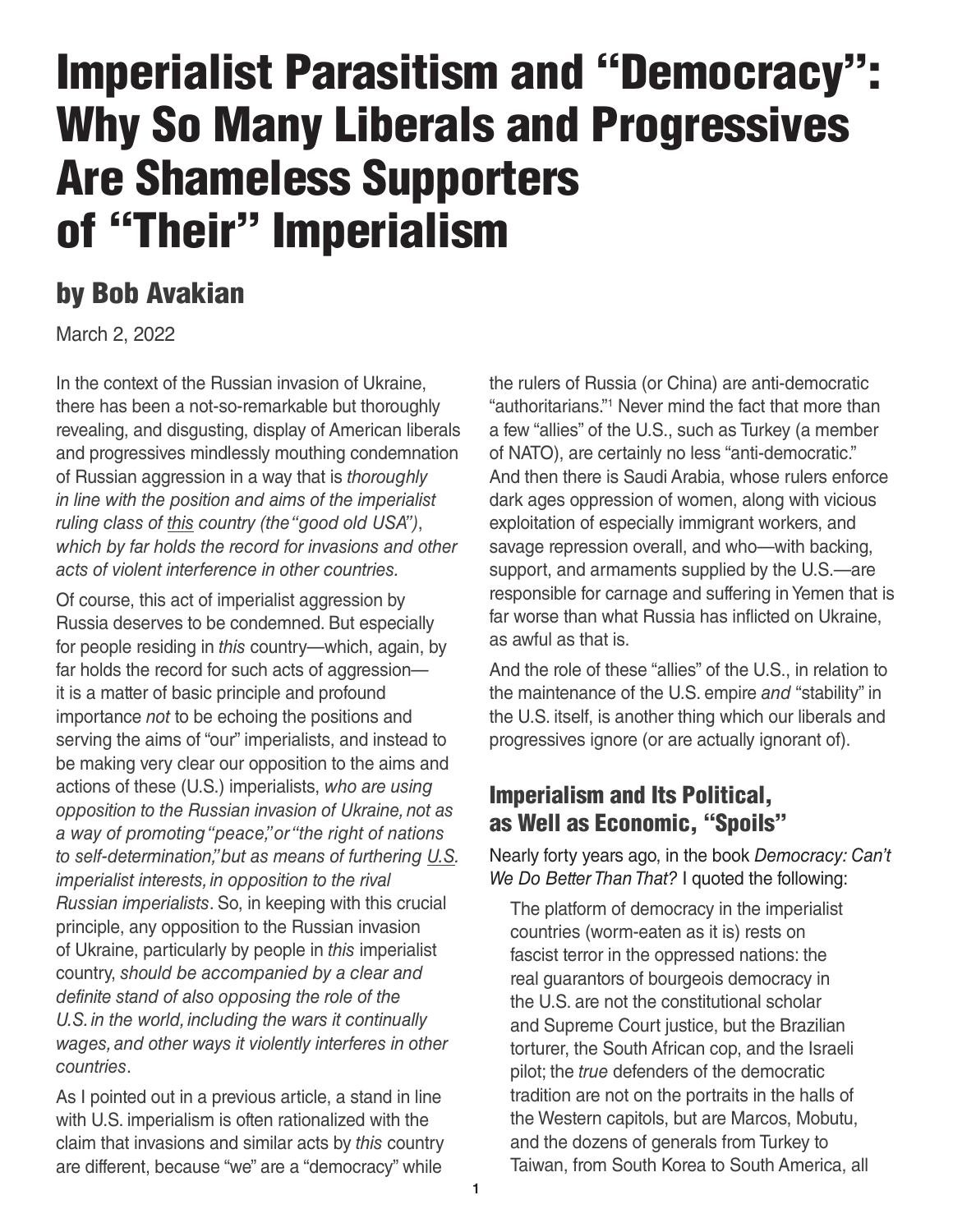put and maintained in power and backed up by the military force of the U.S. and its imperialist partners.<sup>2</sup>

Some of the mass murderers in other countries who today play such a crucial role in serving the interests of U.S. imperialism throughout the world, and in making possible the maintenance of bourgeois democracy in this country itself (worm-eaten as it is indeed), are the same as they were 40 years ago, and some are different—but the essential reality remains that *the "platform of democracy" in this country rests on fascist terror, along with ruthless exploitation, in the oppressed nations of the Third World (Latin America, Africa, the Middle East and Asia)*.

In a number of works of mine, and other materials on the website revcom.us—including important papers by Raymond Lotta—the economic "spoils" of "imperialist parasitism" are examined: the way that the predatory super-exploitation of billions of people, including more than 150 million children, throughout the world, and in particular the Third World, makes possible a certain "standard of living" and process of consumption for people in this country, even as these "spoils" are shared in an extremely unequal way.

What is also true—and also important to speak to—is the *political* dimension of this: the way that this imperialist plunder provides the material basis for a certain stability, at least in "normal times" in the imperialist "home country" (with the U.S. a prime example of this). This relative stability, in turn, makes it possible for the ruling class to allow a certain amount of dissent and political protest—so long as this remains within the confines of, or at least does not significantly threaten, the "law and order" that serves and enforces the fundamental interests of this ruling class.

At the same time, as sharply demonstrated in mass uprisings which *do* call into question that "law and order" and/or defy allegiance to the imperialist interests of this system—such as the mass outpouring against police terror in 2020, and urban rebellions and mass opposition to the Vietnam war in the 1960s—the rulers of this country will frequently respond to such opposition with severe repression and murderous retribution. For example, the city of Wilmington, in Biden's home state of Delaware, was

placed under martial law for months during the 1960s upsurge against the oppression of Black people, and a number of members of the Black Panther Party, most prominently Fred Hampton, were murdered by police, along with many Black people taking part in urban uprisings in that period, while militant mass resistance against the Vietnam war and rebellions among middle class youth and students were in some cases subjected to a vicious, and at times murderous, response by police and National Guard troops.

It should never be forgotten, or overlooked, that the "law and order" that enforces this relative stability has included *the regular murder of Black people, as well as Latinos, by police*—resulting in the fact that **the number of Black people who have been killed by police in the years since 1960 is greater than the thousands of Black people who were lynched during the period of Jim Crow segregation and Ku Klux Klan terror, before the 1960s**. It should also not be overlooked that *the U.S. has the highest rate of mass incarceration of any country in the world, with Black people and Latinos particularly subjected to this mass incarceration*.

Still, fundamentally because of imperialist parasitism, there has been a *relative* stability within this country for most of the period since the U.S. emerged as the most powerful and prosperous imperialist country in the aftermath of World War 2, and this has allowed for a certain level of tolerance of dissent and protest, at least where this dissent and protest essentially "abides by the rules" of the imperialist order.

At the same time, to once again graphically illustrate "the other side of this picture"—a truly horrific expression of the reality which underlies this relative stability in the U.S. itself—as I have pointed to before, in the period of slightly more than 75 years since the end of World War 2, **because of the way the world is dominated by the system of capitalismimperialism,** *at least 350 million children in the Third World* **have** *needlessly* **died because of starvation and** *preventable* **disease—a number greater than the entire population of this country**! 3

This, in a very concentrated way, gives expression to the parasitic basis on which the relative stability in this imperialist country has been possible. Among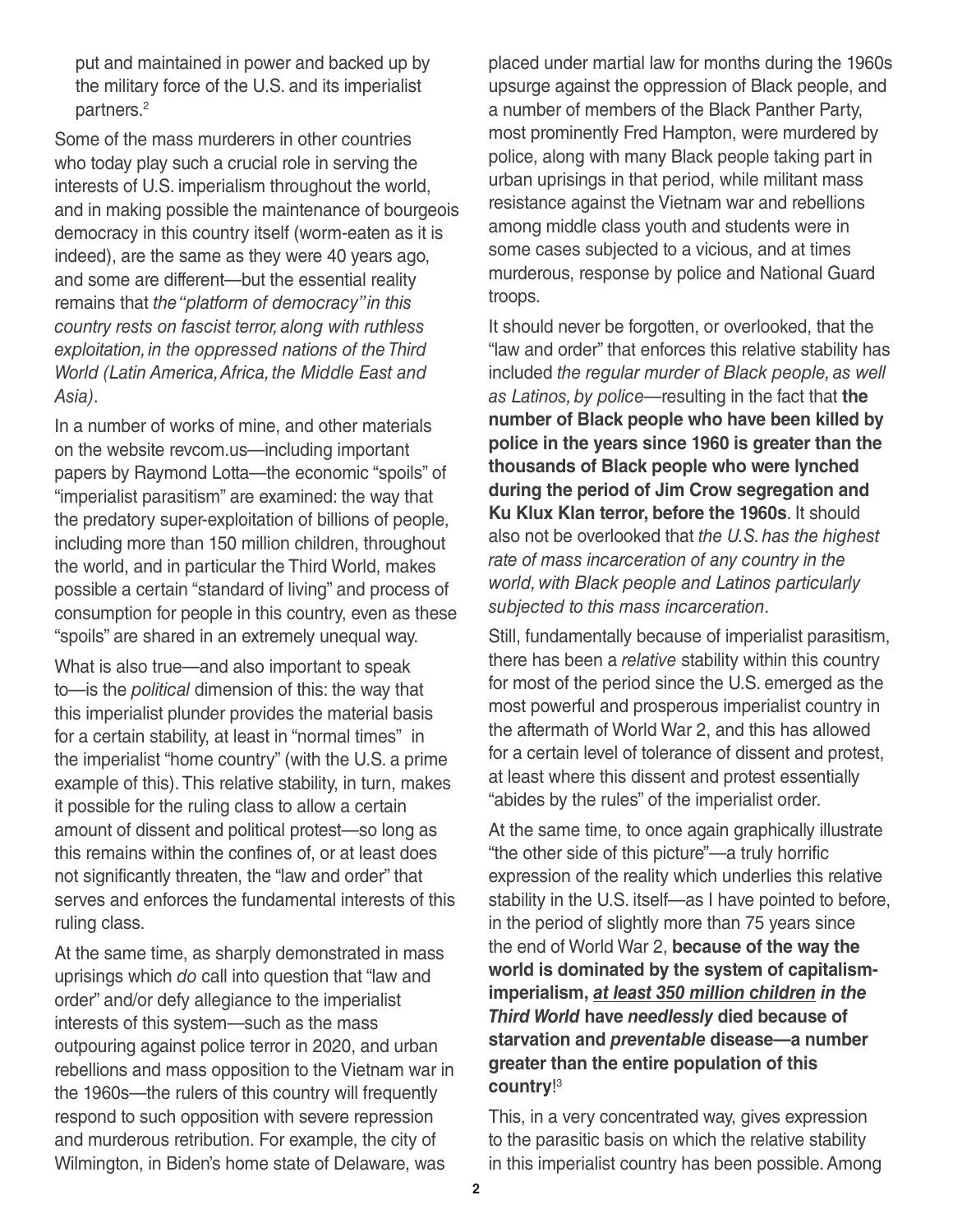other things, this has facilitated the "peaceful transfer of power" from one section of the ruling class to another—until now, when one section of that ruling class, represented by the Republican Party, "*no longer believes in or feels bound by what have been the 'cohering norms' of 'democratic' capitalist rule in this country.*" In the recent major work where that point is made about the Republican Party ("Something Terrible, *Or* Something Truly Emancipating") I have analyzed why these "cohering norms" are no longer holding as they have in the past, and how this situation can only be resolved by radical means of one kind or another—"either radically reactionary, murderously oppressive and destructive means *or* radically emancipating *revolutionary* means."4

But what is important to speak to here is how, even as this has been interrupted by times of major upheaval—and even as this is being torn apart in a major way now—this relative stability during the period after World War 2, grounded in imperialist parasitism, has fostered and encouraged the illusion, particularly among more well-off sections of the population, that this country is not ruled on the basis of oppression and repression—an illusion that is especially, and often desperately, clung to by liberals and progressives.

### Imperialist Parasitism and the Effects on (Different Sections of) the Middle Class

In *Breakthroughs*, I made the following observations regarding important insights by Karl Marx in *The Eighteenth Brumaire of Louis Bonaparte*:

One must not imagine, Marx writes, that the democratic intellectuals

are indeed all shopkeepers or enthusiastic champions of shopkeepers. According to their education and their individual position they may be as far apart as heaven from earth. What makes them [the democratic intellectuals] representatives of the petite bourgeoisie is the fact that in their minds they do not get beyond the limits which the latter [the shopkeepers] do not get beyond in life, that they are consequently driven, theoretically, to the same problems and

solutions to which material interest and social position drive the latter practically.

The petit bourgeois democratic intellectuals (people in capitalist society whose social position and mode of life is based on working in the realm of ideas, of one kind or another) mainly tend to the "left" side of the bourgeois political spectrum (the "liberal" or "progressive" position), while much of the "shopkeeper" strata (or, in broader terms, the owners of small-scale means of production or distribution) will often incline to the right, even the extreme right, of this spectrum (although at least some smallscale entrepreneurs, as well as many in the "gig economy," seem to be an exception to this). But what is true of both the shopkeepers (broadly understood) and the democratic intellectuals is that, spontaneously, they remain confined within the constricting limits of capitalist commodity relations and the corresponding conceptions of bourgeois right.<sup>5</sup>

Further light is shed on this in an important paper by Raymond Lotta:

*A certain historical configuration of the U.S. middle class has shrunk.* This middle class grew and to some degree thrived economically in the 1945-75 period. It encompassed and was centered on sections of better-paid and unionized workers in large-scale industry, craftsmen, small-business owners, lower managers, salaried public sector workers like teachers, and those in professions not requiring college or advanced degrees....

This middle class has seen its conditions deteriorate. There are *contradictory effects* of the loosening grip of the cohering myth of the American dream. Traditional expectations have been exploded. This is also part of the ground on which Trump fascism feeds....

*At the same time, the economic forces working in this direction were also contributing to the growth of an upper end of the U.S. middle class.* Concretely, imperialist globalization, technological change, and heightened financialization—and with this the evolution of many U.S. companies like IBM